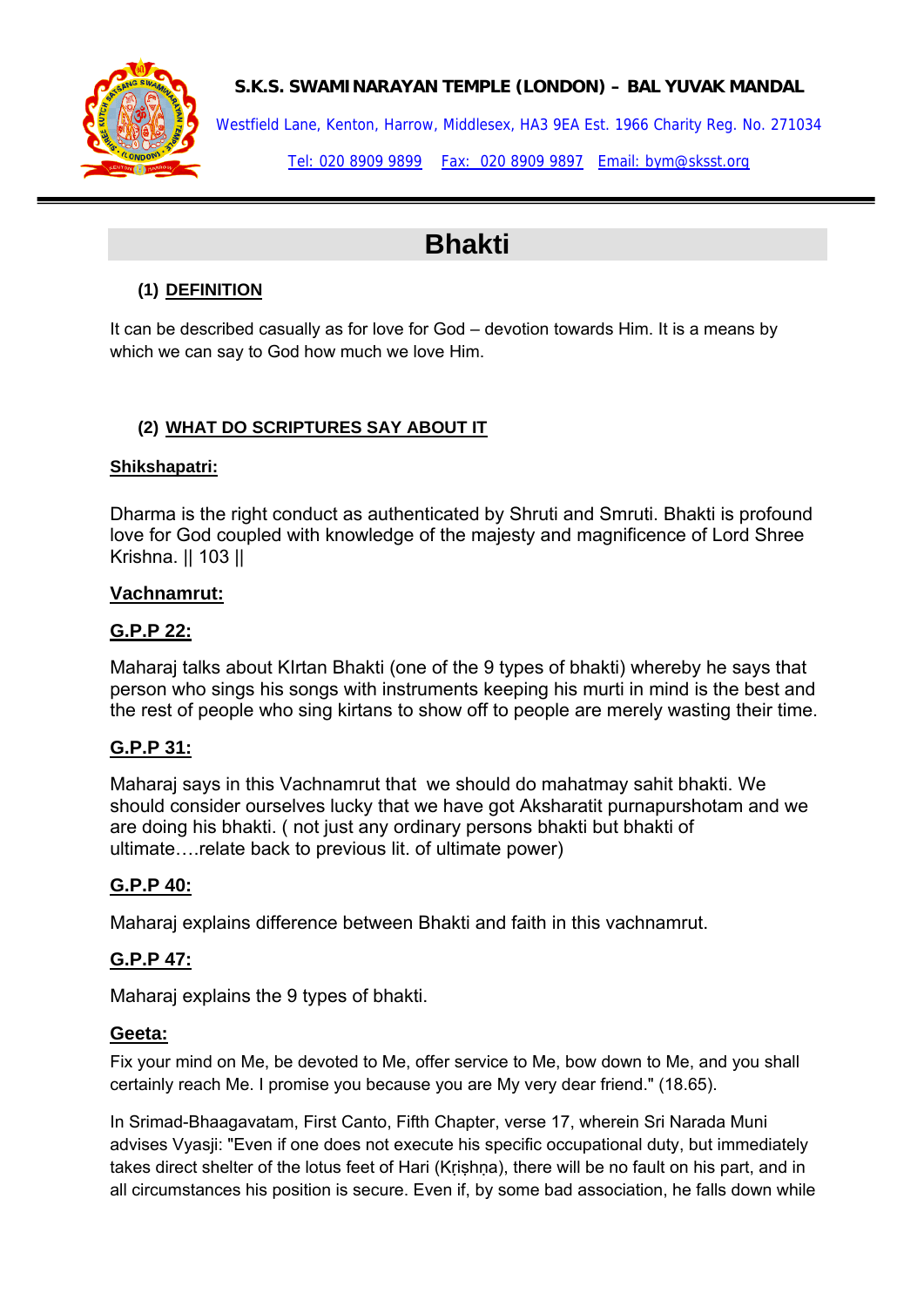

#### **S.K.S. SWAMINARAYAN TEMPLE (LONDON) – BAL YUVAK MANDAL**

Westfield Lane, Kenton, Harrow, Middlesex, HA3 9EA Est. 1966 Charity Reg. No. 271034 Tel: 020 8909 9899 Fax: 020 8909 9897 Email: bym@sksst.org

executing devotional service, or if he doesn't finish the complete course of devotional service and dies untimely, still he is not at a loss. Maharaj say this same thing in the Vachanamrut.

# **(3) HOW TO DO IT:**

Discuss different ways of doing bhakti? (Discuss 9 types of bhakti)

#### *Points*

• Which bhakti is best for you? (Whichever Bhakti interests you more will take you closer to God).

## **(4) WHERE CAN WE DO IT**

Can we think of places where we can do Bhakti and how?

#### *Points*

Relate this question to your everyday life. E.g, driving – listening to kirtans/katha walking (chanting Swaminarayan, listening to ipod), eating (mansi pooja) etc.

#### **(5) ACHIEVEMENT**

By doing bhakti we are purifying our souls from vasana (desires that hold us back from getting closer to Maharaj).

There are two types of bhaktos mentioned in the Vachanamrut, one is Nishkaam bhakt and the other is sakaam bhakt. What are the differences between the two? Who is the better bhakt?

#### *Points*

All materialistic desires are short lived and hence doing bhakti for material things will achieve temporary happiness, which leads to the vicious cycle of life and death. Hence its better to do bhakti for everlasting happiness and ultimately closer to Maharaj who is the ultimate happiness (Relate this to the presentation on ultimate power).

**Nishkaam bhakt** – they do bhakti to please Maharaj and do not wish for anything in return e.g. they don't even wish for moksha.

**Sakaam bhakt** – they do bhakti for attainment of something e.g. get a good job, pass exams, get rid of illness, be rich etc.